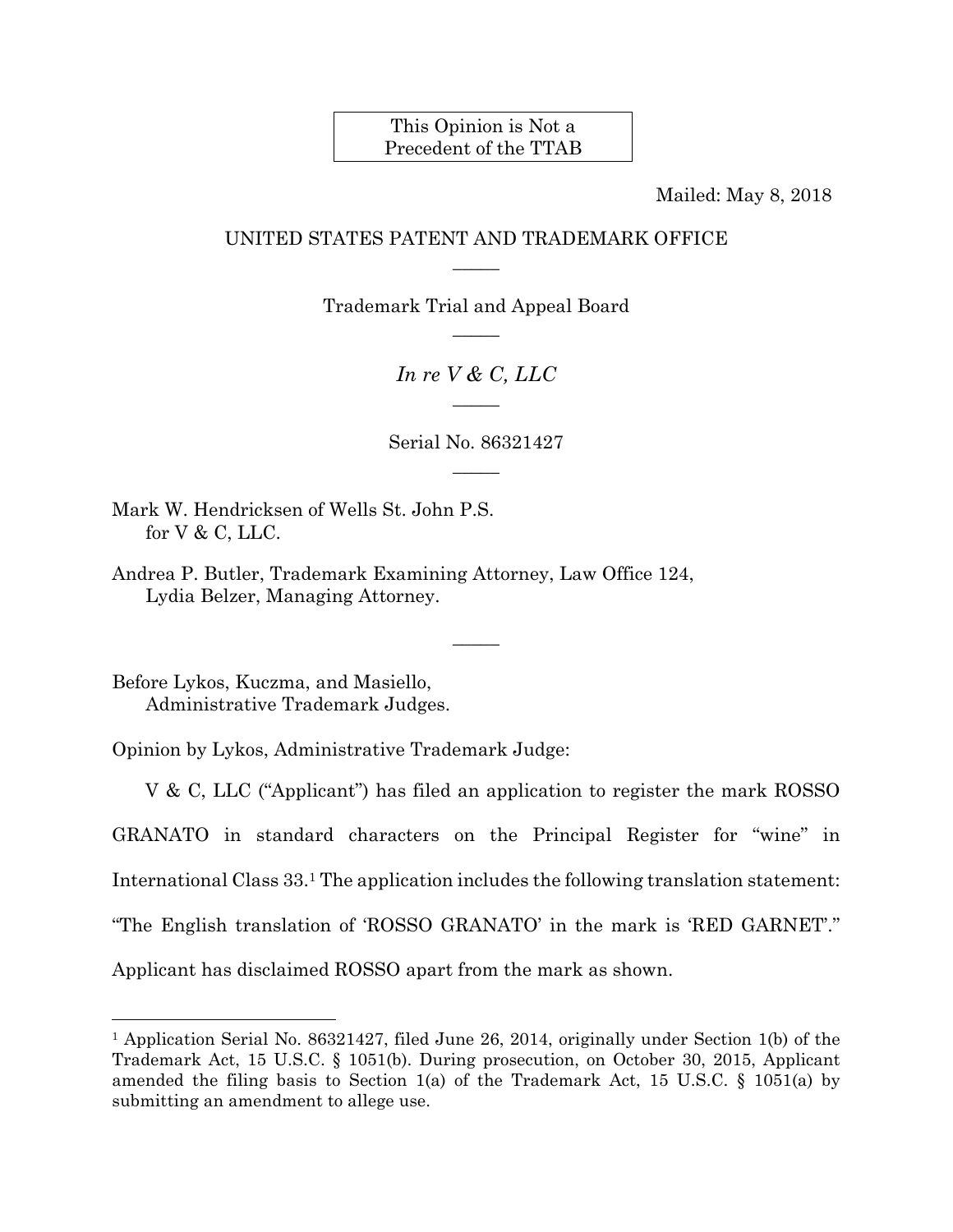$\overline{a}$ 

The Trademark Examining Attorney has refused registration under Section  $2(e)(1)$  of the Trademark Act, 15 U.S.C. § 1052(e)(1), on the ground that the mark is merely descriptive of Applicant's identified goods; and under Trademark Act Sections 1, 2, 3, and 45, 15 U.S.C. §§ 1051-1053, 1127, on the ground the mark is merely informational and constitutes a common term that is used by those in Applicant's particular trade or industry, and does not function as a trademark to indicate the source of Applicant's goods and to identify and distinguish them from others. When the refusals were made final, Applicant appealed. The appeal is now fully briefed.

For the reasons set forth below, we affirm both refusals to register.

## I. Mere Descriptiveness

First we consider the descriptiveness refusal. In the absence of acquired distinctiveness, Section 2(e)(1) of the Trademark Act precludes registration of a mark on the Principal Register that, when used in connection with the applicant's goods, is merely descriptive of them. 15 U.S.C. § 1052(e)(1).2 "A term is merely descriptive if it immediately conveys knowledge of a quality, feature, function, or characteristic of the goods or services with which it is used." *In re Chamber of Commerce of the U.S.,* 675 F.3d 1297, 102 USPQ2d 1217, 1219 (Fed. Cir. 2012) (quoting *In re Bayer Aktiengesellschaft*, 488 F.3d 960, 82 USPQ2d 1828, 1831 (Fed. Cir. 2007)). *See also In re TriVita, Inc.,* 783 F.3d 872, 114 USPQ2d 1574, 1575 (Fed. Cir. 2015). By contrast,

<sup>&</sup>lt;sup>2</sup> "No trademark by which the goods of the applicant may be distinguished from the goods of others shall be refused registration on the principal register on account of its nature unless it . . . (e) Consists of a mark which, (1) when used on or in connection with the goods of the applicant is merely descriptive or deceptively misdescriptive of them . . . ."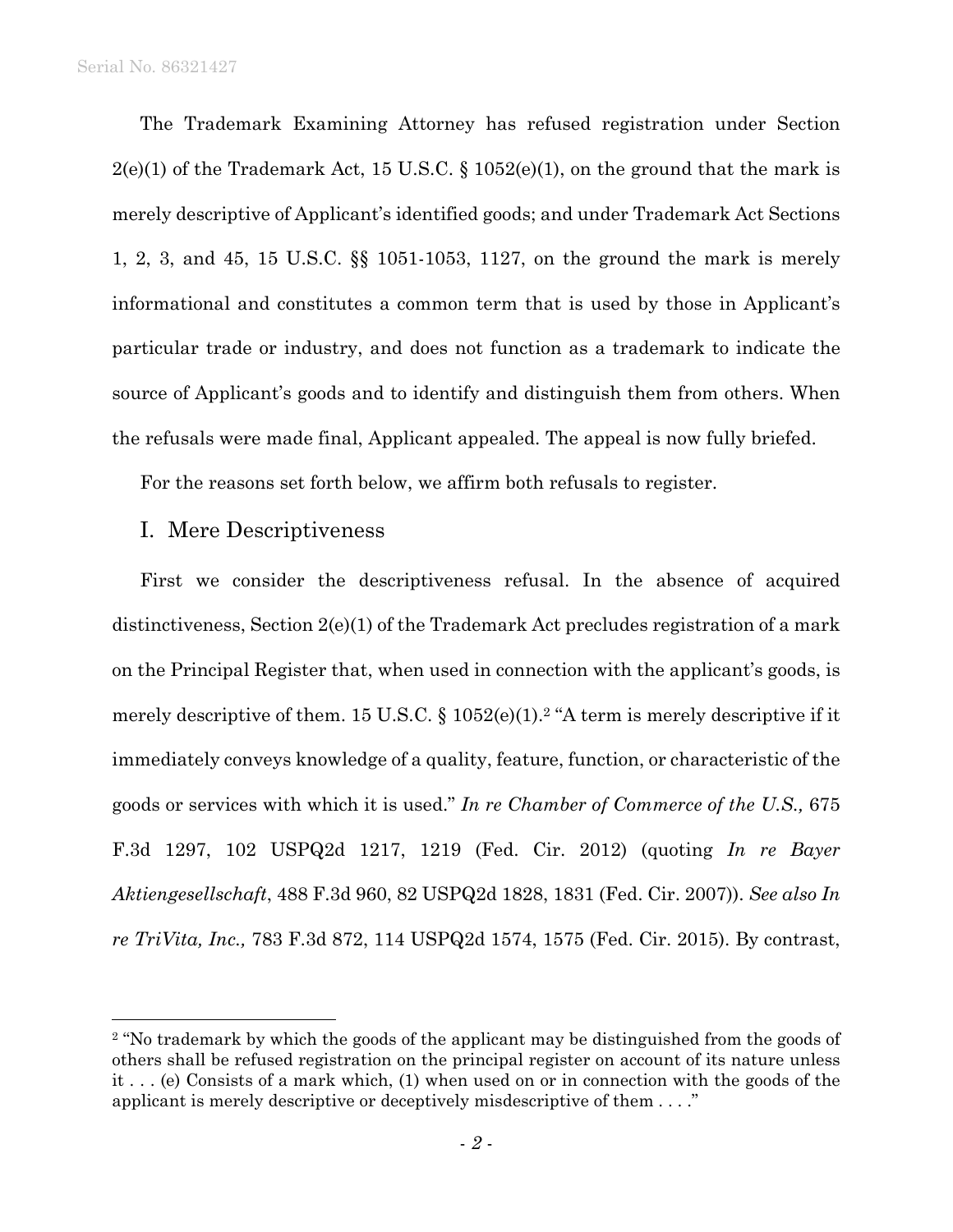a mark is suggestive if it "requires imagination, thought, and perception to arrive at the qualities or characteristics of the goods." *In re Gyulay*, 820 F.2d 1216, 3 USPQ2d 1009, 1009 (Fed. Cir. 1987).

The determination of whether a mark is merely descriptive must be made in relation to the goods for which registration is sought, not in the abstract. *In re Chamber of Commerce*, 102 USPQ2d at 1219; *In re Bayer*, 82 USPQ2d at 1831. This requires consideration of the context in which the mark is used or intended to be used in connection with those goods, and the possible significance that the mark would have to the average purchaser of the goods in the marketplace. *In re Chamber of Commerce*, 102 USPQ2d at 1219; *In re Bayer*, 82 USPQ2d at 1831; *In re Omaha Nat'l Corp.*, 819 F.2d 1117, 2 USPQ2d 1859, 1861 (Fed. Cir. 1987). In other words, the question is not whether someone presented only with the mark could guess the goods listed in the identification. Rather, the question is whether someone who knows what the goods are will understand the mark to convey information about them. *DuoProSS Meditech Corp. v. Inviro Med. Devices, Ltd.,* 695 F.3d 1247, 103 USPQ2d 1753, 1757 (Fed. Cir. 2012) (quoting *In re Tower Tech, Inc.,* 64 USPQ2d 1314, 1316-17 (TTAB 2002)). *See also In re Patent & Trademark Servs. Inc.*, 49 USPQ2d 1537, 1539 (TTAB 1998); *In re Home Builders Ass'n of Greenville*, 18 USPQ2d 1313, 1317 (TTAB 1990); *In re Am. Greetings Corp.*, 226 USPQ 365, 366 (TTAB 1985).

Evidence that a term is merely descriptive to the relevant purchasing public "may be obtained from any competent source, such as dictionaries, newspapers, or surveys" (*In re Bayer*, 82 USPQ2d at 1831) as well as "labels, packages, or in advertising

- *3* -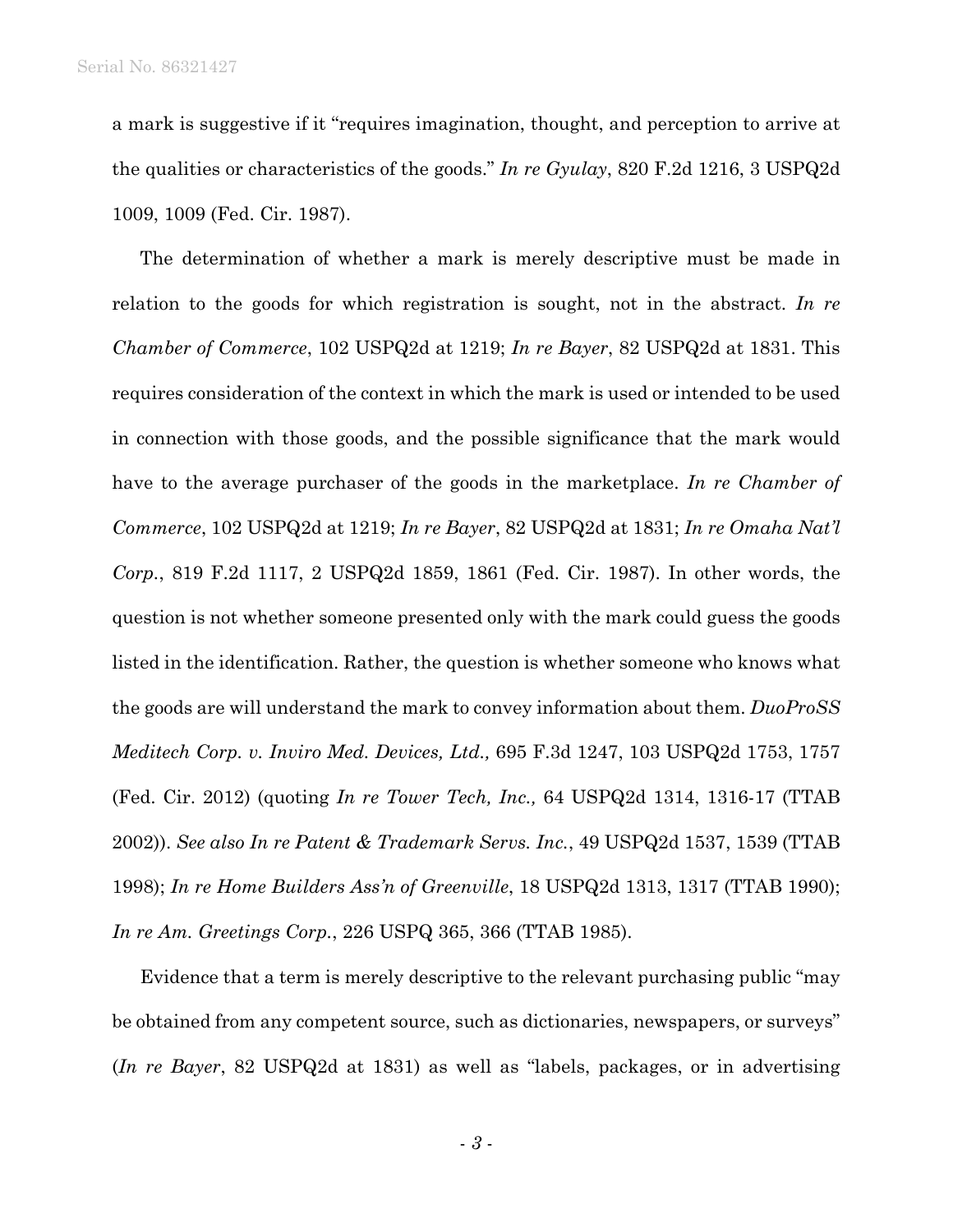material directed to the goods." *In re Abcor Dev. Corp.*, 588 F.2d 811, 200 USPQ 215, 218 (CCPA 1978). It may also be obtained from Applicant's own website and specimen of use and any explanatory text included therein. *In re N.C. Lottery*, 866 F.3d 1363, 123 USPQ2d 1707, 1710 (Fed. Cir. 2017); *In re Nett Designs Inc*., 236 F.3d 1339, 57 USPQ2d 1564, 1565 (Fed. Cir. 2001).

It is well settled that the foreign equivalent of a merely descriptive U.S. English term is also merely descriptive. "[A] word taken from a well-known foreign modern language, which is, itself, descriptive of a product, will be so considered when it is attempted to be registered as a trademark in the United States for the same product." *In re N. Paper Mills*, 64 F.2d 998, 17 USPQ 492, 493 (CCPA 1933). Under the doctrine of foreign equivalents, marks with foreign terms from common, modern languages are translated into English to determine descriptiveness. *Palm Bay Imps. Inc. v. Veuve Clicquot Ponsardin Maison Fondee En 1772*, 396 F.3d 1369, 73 USPQ2d 1689, 1696 (Fed. Cir. 2005) (citing *In re Sarkli, Ltd.*, 721 F.2d 353, 220 USPQ 111, 113 (Fed. Cir. 1983); *In re Am. Safety Razor Co.*, 2 USPQ2d 1459, 1460 (TTAB 1987)).

Thus, as a threshold issue, we consider whether it was proper for the Examining Attorney to invoke the doctrine of foreign equivalents to translate ROSSO GRANATO from Italian to English as "red garnet."

Applicant contends that the doctrine of foreign equivalents is merely a guideline and not an absolute rule. In Applicant's view, the doctrine should not be applied in this case because the "ordinary American purchaser" which "includes all American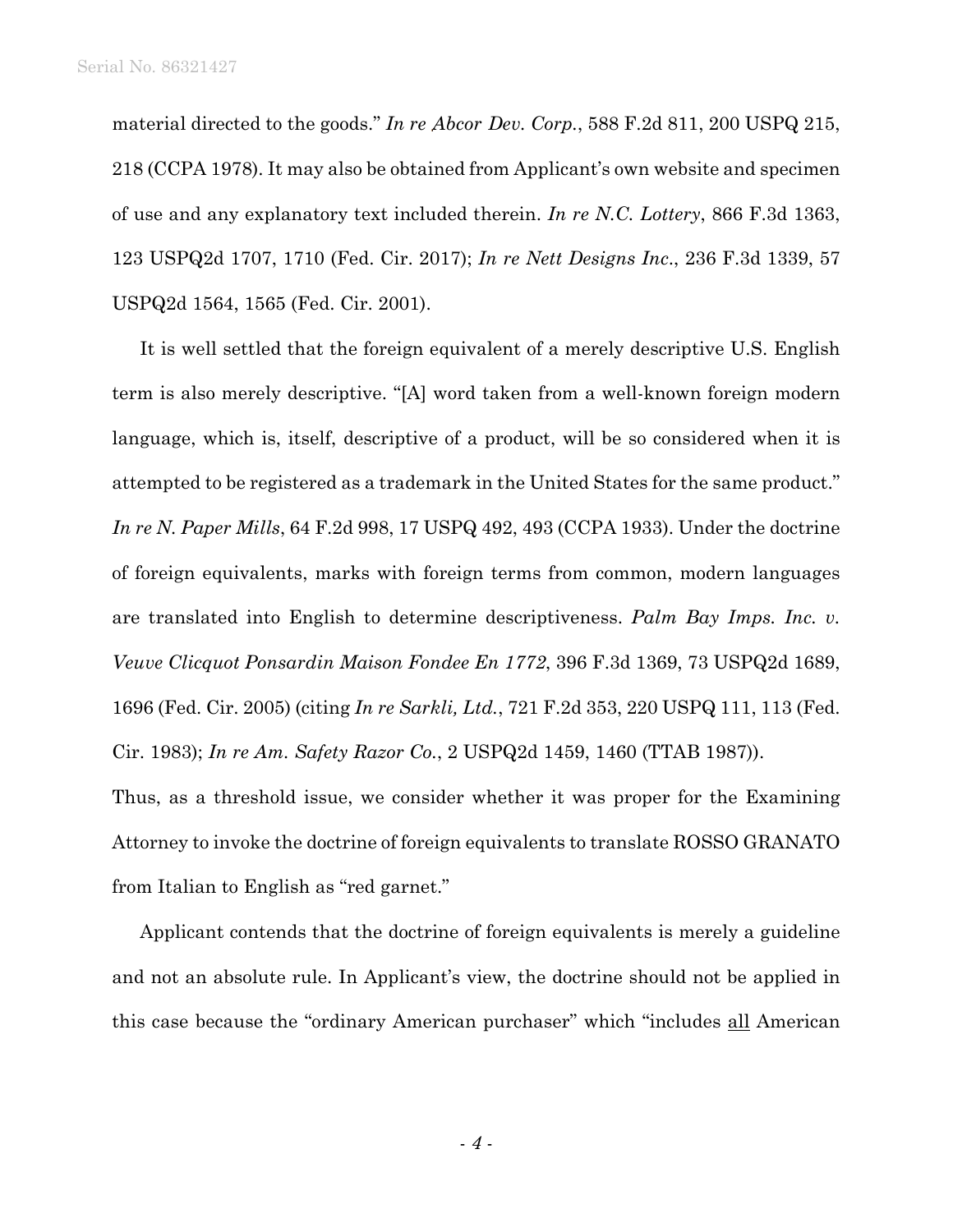purchaser[]s" would not stop and translate the Italian wording "rosso" to "red" or "granato" to "garnet."3 Elaborating further, Applicant asserts:

[T]hat not only is there no evidence or basis of record to support the position that an ordinary American purchaser would stop and convert Rosso to red or Granato to garnet, but that because of the multiple potential meanings of Granato for example (such as a gemstone of different potential colors, or even a surname), it is Applicant's position that it is not likely that an ordinary American purchaser would do so, especially in the context of its combination with ROSSO (which already means RED). There is no factual basis for the Examining Attorney's unsupported conclusion on this issue.4

Applicant's arguments reflect a misunderstanding of the doctrine. The doctrine of foreign equivalents applies when the term is from a common modern language and it is likely that "the ordinary American purchaser would 'stop and translate [the term] into its English equivalent." *Palm Bay,* 73 USPQ2d at 1696 (quoting *In re Pan Tex Hotel Corp*., 190 USPQ 109, 110 (TTAB 1976)). "The 'ordinary American purchaser' in this context refers to the ordinary American purchaser who is knowledgeable in the foreign language. . . . [Defining 'ordinary American purchaser' as the 'average American buyer'] would write the doctrine out of existence." *In re Thomas*, 79 USPQ2d 1021, 1024 (TTAB 2006) (citations omitted). *See also In re Spirits Int'l, N.V.*, 563 F.3d 1347, 1352, 90 USPQ2d 1489, 1492 (Fed. Cir. 2009) ("The 'ordinary American purchaser' . . . includes all American purchasers, including those proficient in a non-English language who would ordinarily be expected to translate words into English."). As such, the proper inquiry is not whether the "ordinary American

<sup>1</sup> 3 Applicant's Brief, p. 4; 4 TTABVUE 5.

 $4$   $Id.$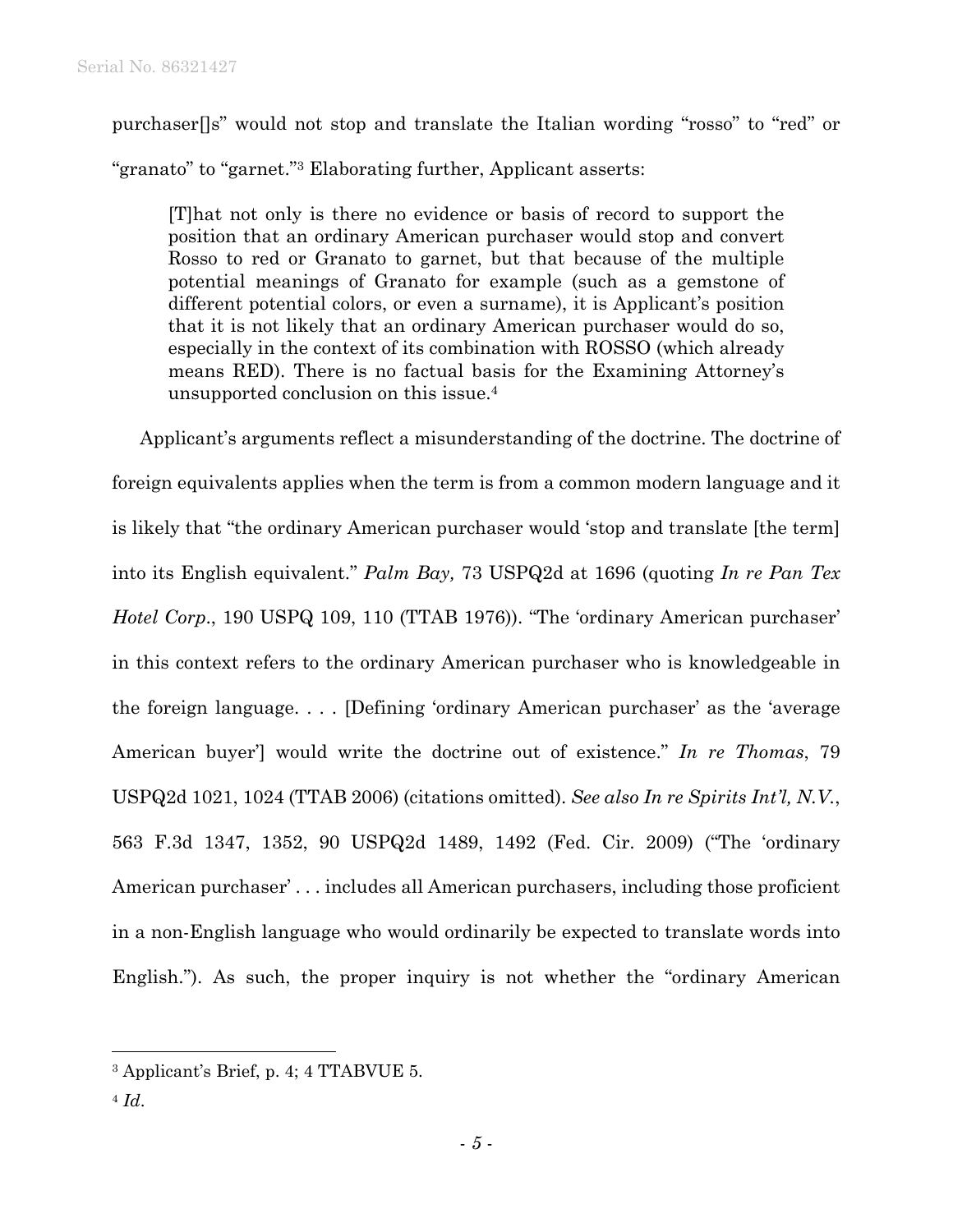purchaser" is familiar with Italian; rather, the correct inquiry is whether the ordinary U.S. consumer familiar with Italian would "stop and translate" "ROSSO GRANATO" to the English equivalent of "red garnet." The doctrine has been applied in instances where the foreign wording does not look or sound like the English language equivalent but the English translation is a literal and exact translation of the foreign wording. *See e.g., In re Thomas*, 79 USPQ2d at 1025 (holding MARCHE NOIR for jewelry likely to be confused with the cited mark BLACK MARKET MINERALS for retail jewelry and mineral store services where evidence showed that MARCHE NOIR is the exact French equivalent of the English idiom "Black Market," and the addition of MINERALS did not serve to distinguish the marks); *In re Ithaca Indus., Inc.*, 230 USPQ 702 (TTAB 1986) (holding applicant's mark LUPO for men's and boys' underwear likely to be confused with the cited registration for WOLF and design for various clothing items, where LUPO is the Italian equivalent of the English word "wolf").

The Board has previously held that Italian is a common modern language, finding that "it does not require authority to conclude that Italian is a common, major language in the world and is spoken by many people in the United States." *In re Ithaca Indus.*, 230 USPQ at 704-705. *See also, In re La Peregrina Ltd*., 86 USPQ2d 1645, 1648 (TTAB 2008) ("We presume that a word in one of the common, modern languages of the world will be spoken or understood by an appreciable number of U.S. consumers for the goods at issue"). The Examining Attorney submitted the following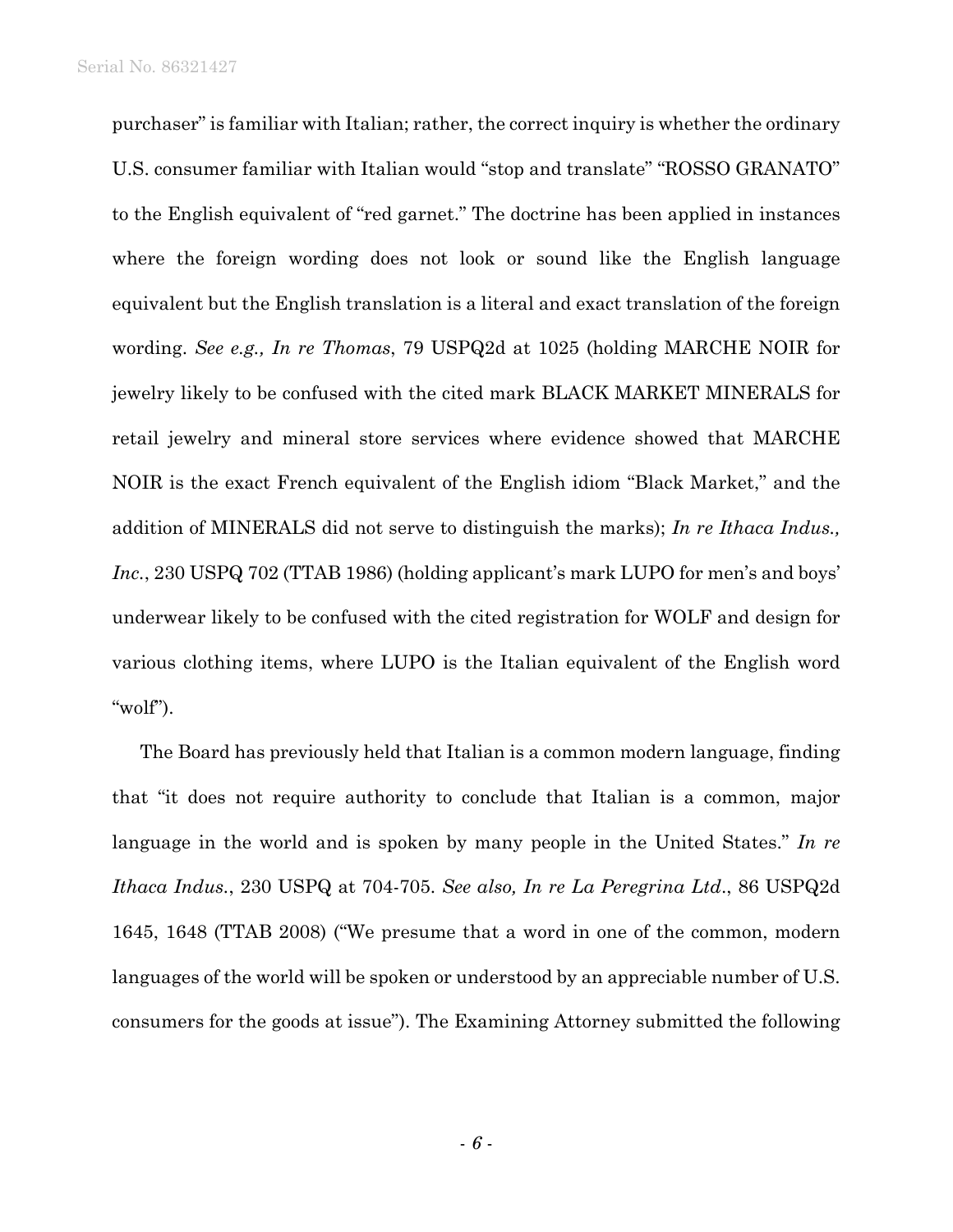evidence to show that Italian continues to be a common modern language in the

United States:

•U.S. Census Bureau, Camille Ryan, "Language Use in the United States: 2011," (Aug. 13, 2013) Table 1 and Table 2, Italian among the 300 languages spoken in the United States and among the 17 common languages spoken at home.5

•Information provided by Core Languages website, a business that offers language instruction and translation for business professionals and their families, indicates that Italian is one of the top ten foreign languages spoken in the United States, stating that "it remains among the top five languages taught in public schools across the country and is one of the largest ethnic markets in America."6

•Excerpts from the Campus Explorer website shows the top ten (10) out of 112 colleges that offer programs that focus on the Italian language and related dialects, for example, Middlebury College in Middlebury, Vermont; New York University (NYU) in New York, New York; University of Pittsburgh in Pittsburgh, Pennsylvania; University of Colorado in Boulder, Colorado; and the University of Washington in Seattle, Washington.7

Applicant criticizes this evidence as showing that only a small percentage of U.S.

consumers speak Italian, with the numbers in decline. While the percentage may be small, we do not think that means that Italian is not a well-known, modern foreign language. In addition, the Examining Attorney submitted evidence that U.S. consumers of wine, especially those in the younger demographic, are more likely to seek out the meaning of foreign wording on a wine label. *See* Wine Region Law Blog article "In the News: Wine and Millennials (The Wine Drinkers of Today and

1

<sup>5</sup> December 12, 2015 Office Action at 62-77. Page references to the ex parte examination history refer to the USPTO's Trademark Status & Document Retrieval (TSDR) system.

<sup>6</sup> July 9, 2016 Office Action at 46-49.

<sup>7</sup> *Id*. at 59-63.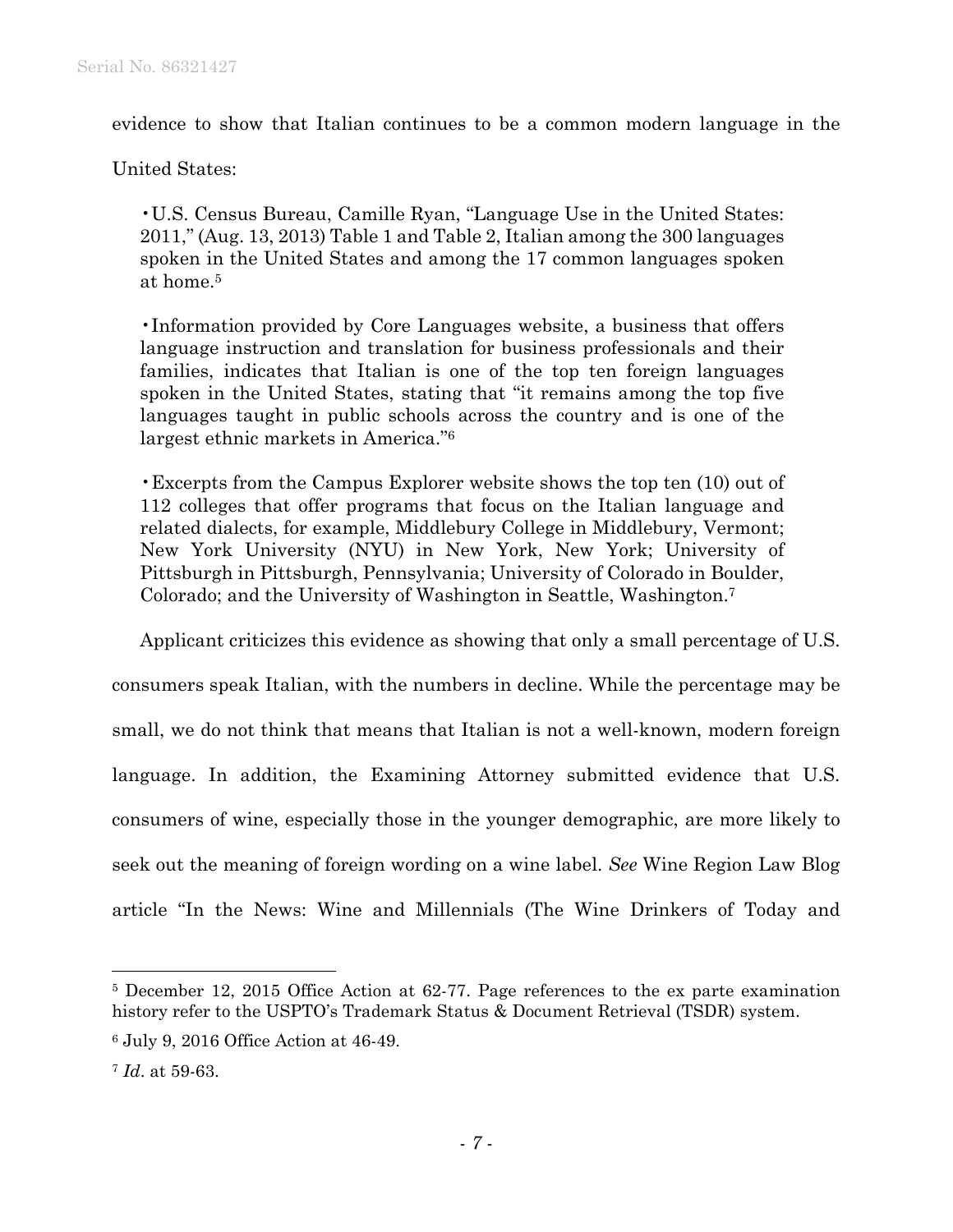Tomorrow."8 This desire of U.S. consumers to become more knowledgeable about Italian wine terminology is reflected in the availability of reference materials such as the *Italian Wine Central Glossary of Italian Wine Terms*. The glossary shows GRANATO meaning "garnet (color)" and ROSSO meaning "red."9

We therefore agree with the Examining Attorney's assessment that ordinary U.S. consumers familiar with Italian would "stop and translate" Applicant's mark to "red garnet," and that there is a strong possibility that U.S. wine enthusiasts unfamiliar with Italian would seek to educate themselves on the translation and meaning of "ROSSO GRANATO." Accordingly, the Examining Attorney's application of the doctrine of foreign equivalents was appropriate.

Having established that the ordinary U.S. purchaser will likely translate ROSSO GRANATO to "red garnet", we analyze the evidence of record to ascertain whether "red garnet" is merely descriptive of "wine." As noted above, Applicant has disclaimed ROSSO; nonetheless, we consider the mark as a whole in making our determination. In support of the descriptiveness refusal, the Examining Attorney submitted evidence relating to the common use of "red garnet" to describe an attribute of wine, namely a particular shade of red. By way of illustration, we highlight the following examples:

•Chateau Morrisette Winery and Restaurant, Red Wines, 5 Red Grapes described as "a deep red garnet in the glass, this youthful, aromatic wine is loaded with cherry & graham crackers."10

 $\overline{a}$ 

<sup>8</sup> December 12, 2015 Office Action at 85-86.

<sup>9</sup> July 9, 2016 Office Action at 64-70.

<sup>10</sup> April 30, 2015 Office Action at 6-8.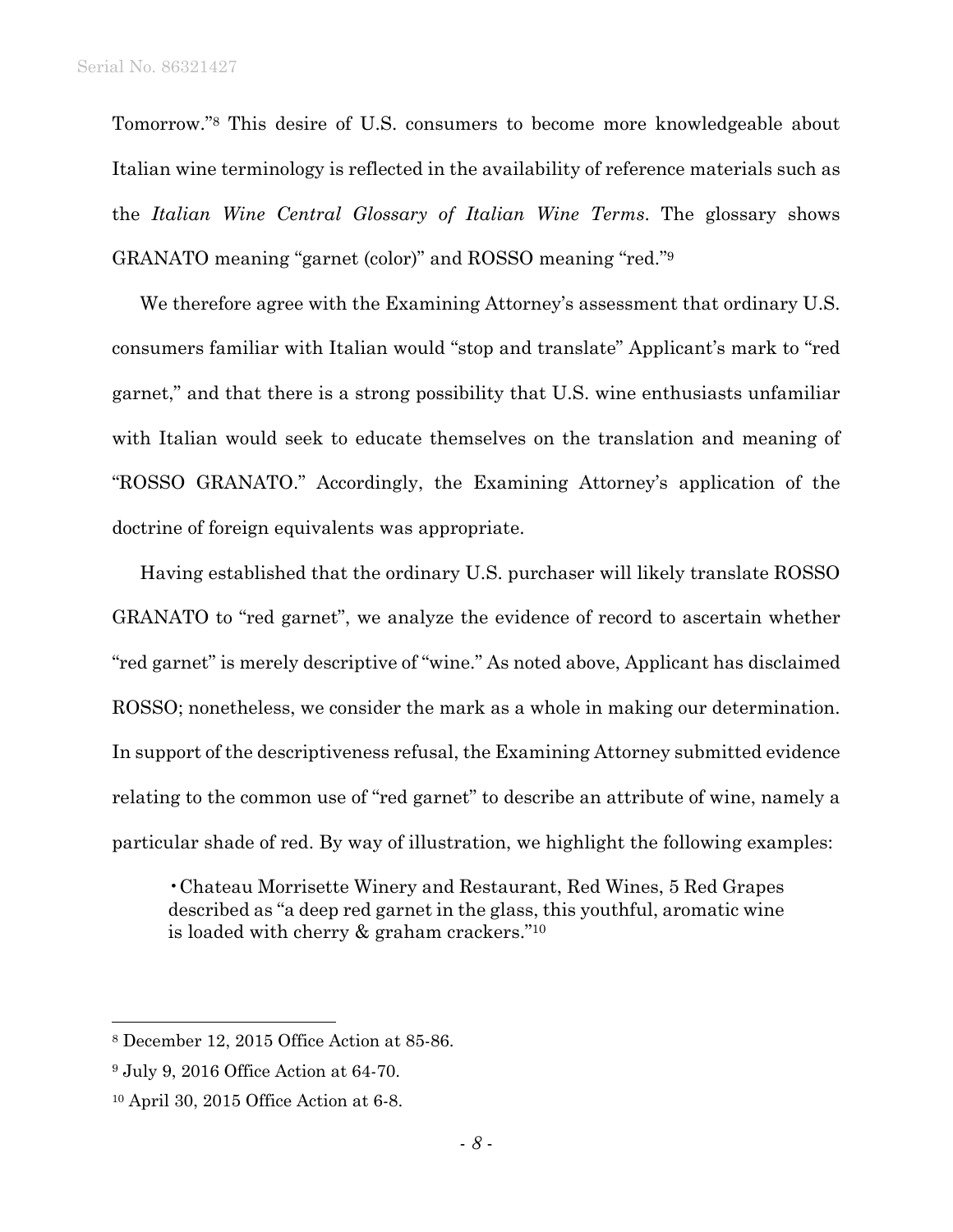•Cross Keys Vineyards, Tavern wine, "This red garnet wine is our version of the famous aperitif port wine."11

•Monte De Oro Winery & Vineyards, 2010 Syrah described as "This 2010 Syrah offers a nice deep ruby red/garnet and oxblood color with slow moving, narrow tears.<sup>12</sup>

•Plano Civic Chorus Wine Pull event, wines offered at the event wherein the 2010 Domaine Grand Veneur "Clos de Sixte" Lirac is described as follows: "This wine is made of 50% Grenache, 35% Syrah and 15% Mourvedre. It has an intense red garnet color."13

•Only Great Wines.Com, S. Joseph – Rosso Piceno D.O.P. described as follows: "Color hue is ruby red tending towards the red garnet."14

•Italy Farmhouses Rental, Italian Wines – Italy wine guide, Wine name: Vino nobile di Montepulciano, Characteristics and tasting notes: "Red garnet tending towards brown with aging, dry, woody aftertaste, soft flavor and bodied."; Wine name: Aleatico di Gradoli, Characteristics and tasting notes: "Red garnet, fresh, mellow, sweet, aromatic, refined taste."15

•Southern Hemisphere Wine Center, Tasting Notes regarding Vina Alicia Winery, Vina Alicia Morena 2008, "This is a dark red garnet wine, of good structure and excellent body."16

•Arte Restaurant wine list: Barbaresco, Batasiolo 65 [an] "[i]ntense red garnet, which with time is enriched with nuances of orange. Characteristic, pleasant, and reminiscent of dry roses."17

•Horton Vineyards Red Wine, Lot 14 Eclipse Red, Sweet Party Red, is described as "Red garnet colored, semi-sweet wine loaded with cherry and tropical aromas and flavors."18

 $\overline{a}$ 

<sup>11</sup> *Id*. at 9-10.

<sup>12</sup> *Id*. at 15.

<sup>13</sup> *Id*. at 34-36.

<sup>14</sup> *Id.* at 53.

<sup>15</sup> *Id*. at 56-57.

<sup>16</sup> *Id.* at 83-84.

<sup>17</sup> July 9, 2016 Office Action at 145.

<sup>18</sup> *Id.* at 94-95.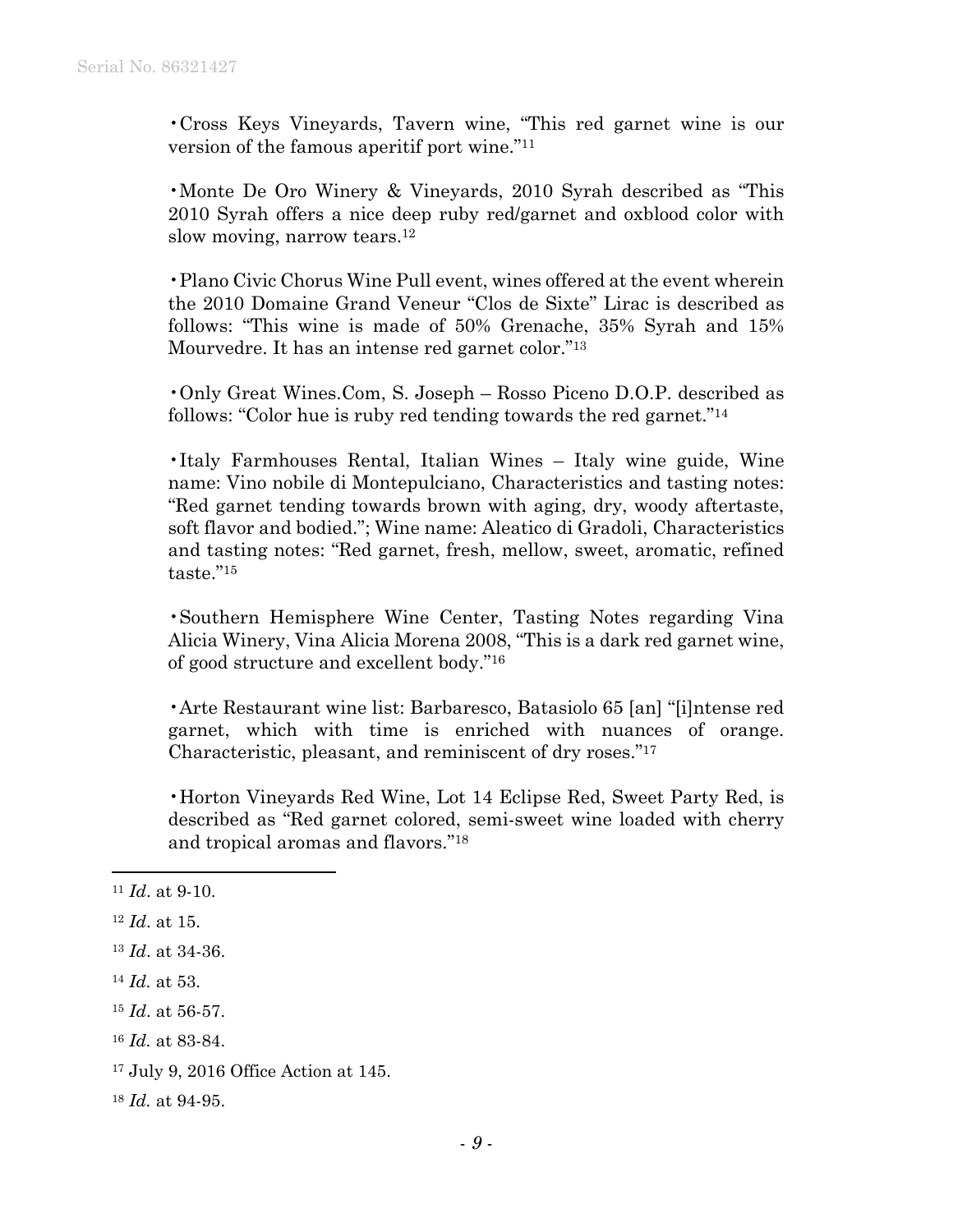•Il Localino restaurant red wine list, Batasolio Barbaresco 2004 described as "The wine has an intense red garnet color, and a dry, fullbodied flavor."19

•Robledo Family Winery, Gold Medal – 2012 "Los Braceros" Red Blend, Sonoma Valley described as "A beautiful clear bright red garnet color."20

•Sylla Sebaste wines: Barolo Bussia Docg – "This wine has a red garnet and shades of ruby red color which tends to turn to orange as the years go by."21

•Winederlusting.com, The Travel Community for Wine Lovers article "Discover Grenache Wine" describes Grenache wines as follows: "Like its Spanish cousin Tempranillo, Grenache wines will have a lower viscosity than, for example, a Syrah. It typically maintains a black cherry and red garnet color in the glass while being aromatic with strawberry and plum on the nose."22

Some in the industry use both the Italian "rosso granato" and the English equivalent

"red garnet" to describe a particular hue of red wine:

 •The Vinissimo.co website shows both the English and Italian description of the Barbaresco DOCG Serragrilli and Barbaresco DOCG Tradizione wines. Under Tasting Notes, the English description of the Serragrilli reads "Garnet red colour with ruby reflections…" and the Italian description of the Serragrilli reads, "Vino di colore rosso granato intenso, con sfumature rubino". The Tradizione is described in English as follows: "the color is garnet red with ruby hues" and in Italian as "Vino di colore rosso granato, con sfumature rubino."23

•L'Arco vineyards, Pietrus Rosso Veronese – IGT wine, described in English as "Extraordinary wine, red garnet colored…", and in Italian as "Vino straodinario, di colore rosso granato…"24

l

<sup>19</sup> *Id.* at 97.

<sup>20</sup> *Id.* at 102-103.

<sup>21</sup> *Id.* at 104-106.

<sup>22</sup> *Id*. at 113.

<sup>23</sup> *Id*. at 18-20.

<sup>24</sup> *Id*. at 21-22.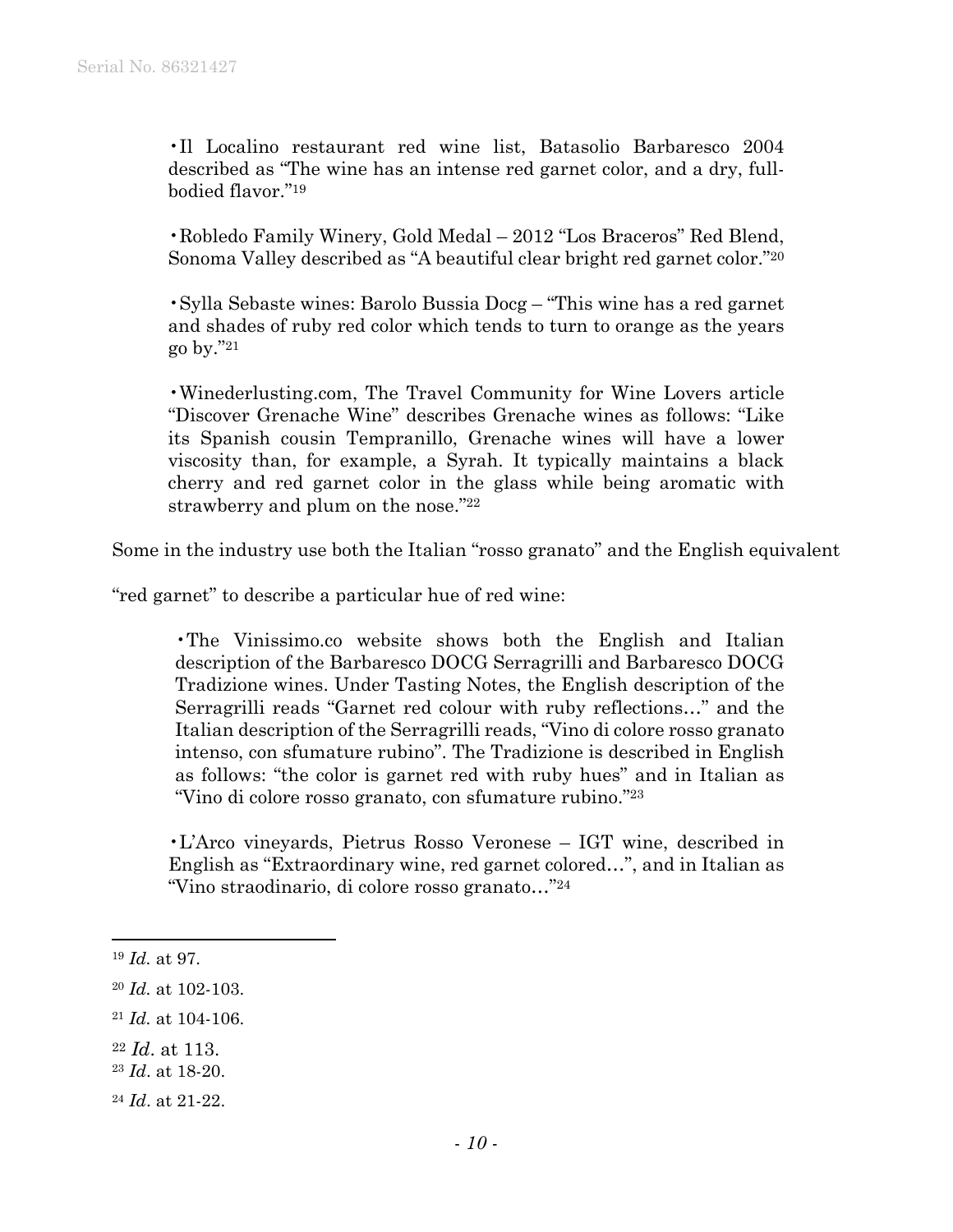•Madonna dell'UVA vineyard, Colline Novaresi D.O.C. Croatina, described in Italian as, "…Ha un colore rosso granato, rubino….", and in English as "…It has a red garnet, Ruby."25

This evidence of mixed use of English and Italian in close proximity bolsters our determination that "red garnet" is merely descriptive of "wine" and that the ordinary U.S. consumer may encounter both the English and Italian versions of this term to describe a particular shade of red wine.<sup>26</sup>

In the face of this evidence, Applicant argues that

[i]t does not make sense to construe Garnet only in its definition as a color when in fact it also identifies a gemstone. In the context of the combination of Red and Garnet, Garnet would be read as a red jewel or stone and not as the second indicator of the color red. The term red Garnet is used in many situations relating to a red colored jewel or stone  $-$  such as a red garnet gemstone.<sup>27</sup>

Applicant's own web site, however, explains "'Rosso Granato', in Italian meaning 'Red

Garnet' embodies the beautiful color of this Petite Syrah and Zinfandel blend."28

Thus, Applicant in its own words confirms that its wine is "red garnet" in color, and

that "garnet" within this context does not refer to a gemstone. *See In re N.C. Lottery*,

123 USPQ2d at 1710 ("the TTAB did not err by considering the explanatory text of

the specimens in the descriptiveness inquiry.").

1

<sup>25</sup> *Id.* at 25-26.

<sup>&</sup>lt;sup>26</sup> These websites are foreign based; nonetheless, given the evidence that U.S. consumers are increasingly inclined to seek out the meaning of foreign wording used in connection with wine, we think that these foreign based websites have probative value regarding the meaning of ROSSO GRANATO. *See In re Bayer*, 82 USPQ2d at 1835; *see also* TRADEMARK TRIAL AND APPEAL BOARD MANUAL OF PROCEDURE § 1208.01 (JUNE 2017).

<sup>27</sup> Applicant's Brief p. 5; 4 TTABVUE 6.

<sup>28</sup> July 9, 2016 Office Action at 10.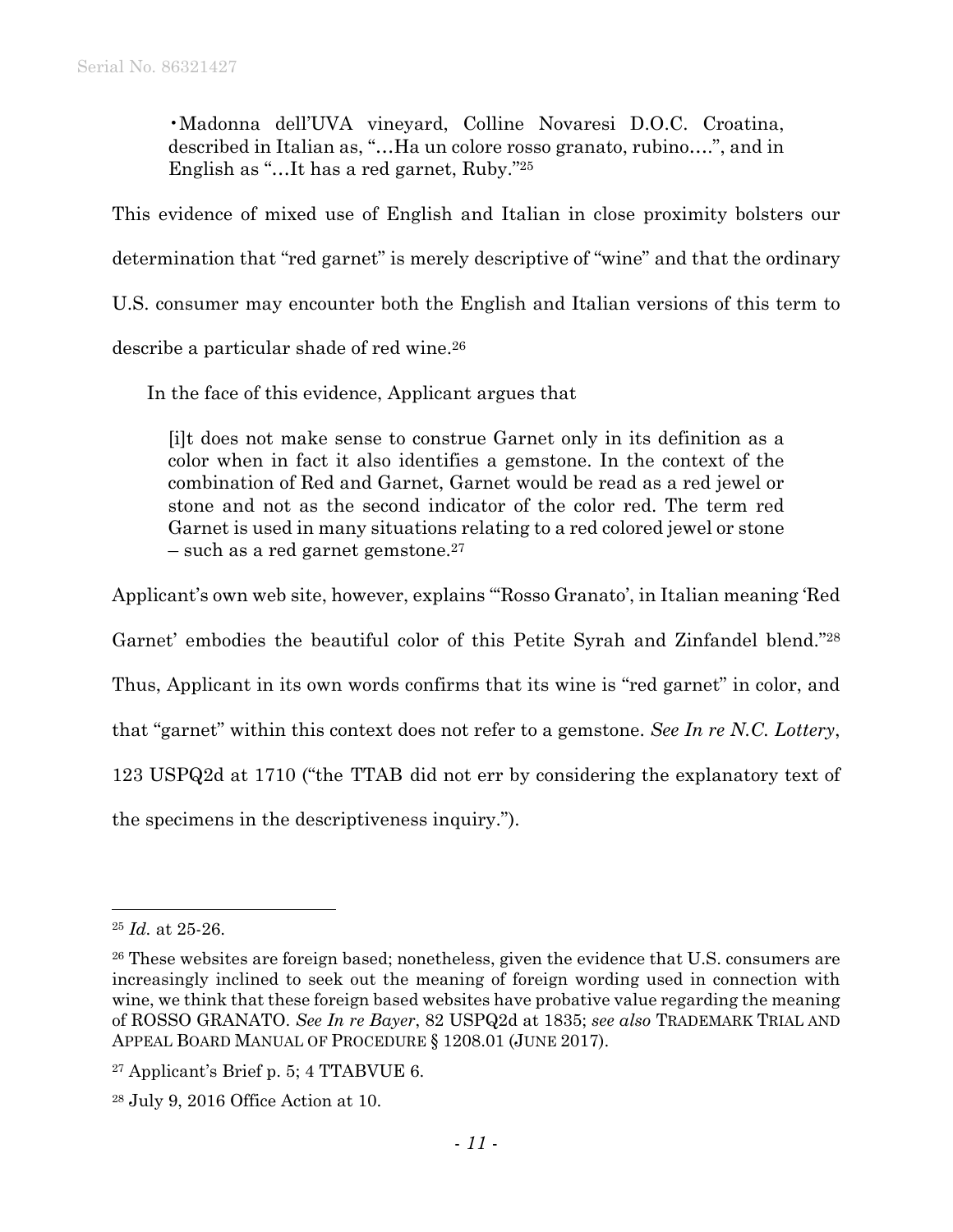In sum, Applicant's proposed mark immediately conveys, without need for conjecture or speculation, an attribute of Applicant's goods, namely the color or hue of the wine. Accordingly, we find Applicant's proposed standard character mark ROSSO GRANATO merely descriptive of "wine."

## II. Failure to Function

We proceed now to the other ground for refusal. Section 45 of the Trademark Act defines a "trademark" in relevant part as "any word, name, symbol, or device, or any combination thereof used by a person … to identify and distinguish his or her goods … from those manufactured or sold by others and to indicate the source of the goods, even if that source is unknown." 15 U.S.C. § 1127. "[N]ot every designation that is placed or used on or in connection with a product necessarily functions … as a trademark for said product; not every designation adopted with the intention that it performs a trademark function and even labeled as a trademark necessarily accomplishes that purpose; and there are certain designations that are inherently incapable of functioning as trademarks to identify and distinguish the source of the products in connection with which they are used." *Am. Velcro, Inc. v. Charles Mayer Studios, Inc*., 177 USPQ 149, 154 (TTAB 1973); *see also In re Bose Corp*., 546 F.2d 893, 192 USPQ 213, 215 (CCPA 1976) ("The Trademark Act is not an act to register mere words, but rather to register trademarks. Before there can be registrability, there must be a trademark and unless words have been so used they cannot qualify."). In contrast to marks that are merely descriptive, marks that fail to function are unregistrable.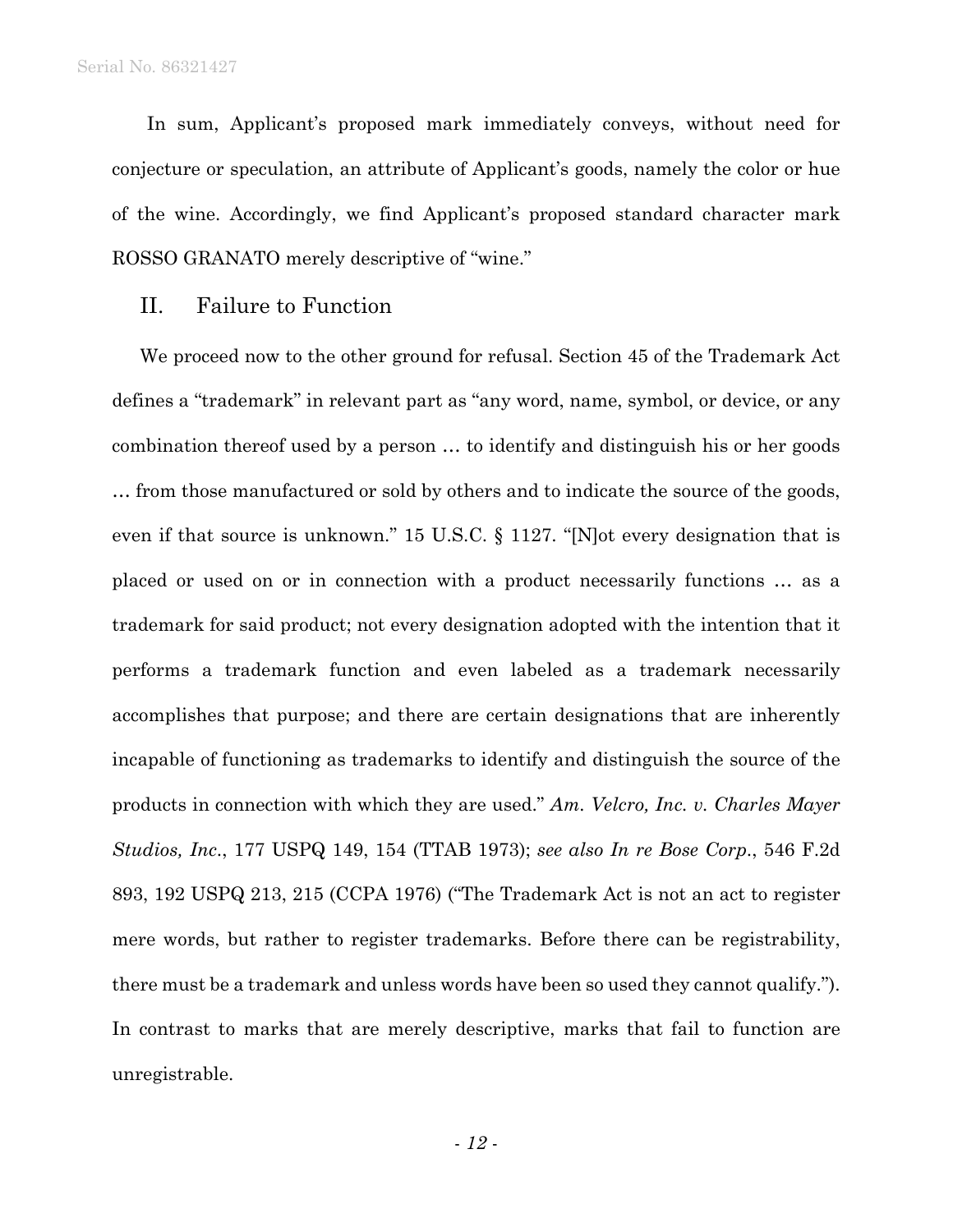"The critical inquiry in determining whether a designation functions as a mark is how the designation would be perceived by the relevant public." *In re Eagle Crest Inc.*, 96 USPQ2d 1227, 1229 (TTAB 2010). "To make this determination we look to the specimens and other evidence of record showing how the designation is actually used in the marketplace." *Id.* (citation omitted); *see also Bose*, 192 USPQ at 216 ("[T]he manner in which an applicant has employed the asserted mark, as evidenced by the specimens of record, must be carefully considered in determining whether the asserted mark has been used *as a trademark* with respect to the goods named in the application."). "'[T]he size, location, dominance and significance of the alleged mark as applied to the goods' are all relevant factors in determining whether it" performs the function of a trademark. *In re Hulting*, 107 USPQ2d 1175, 1177 (TTAB 2013) (citation omitted). "Although there is no prescribed method or place for affixation of a mark to goods, the location of a mark on the goods 'is part of the environment in which the [mark] is perceived by the public and ... may influence how the [mark] is perceived.'" *Id*. (citation omitted).

With regard to the particular goods at issue here, *In re AOP LLC,* 107 USPQ2d 1644, 1654 (TTAB 2013) is instructive. In that case, the applicant sought to register AOP, an acronym for "appellation d'origine protégée," which translates from French as "protected designation of origin" as a trademark for wine. The Board found that the proposed mark was merely informational in nature and affirmed the examining attorney's failure to function refusal.29 In reaching its decision, the Board took into

1

<sup>29</sup> The Board also found the mark AOP merely descriptive.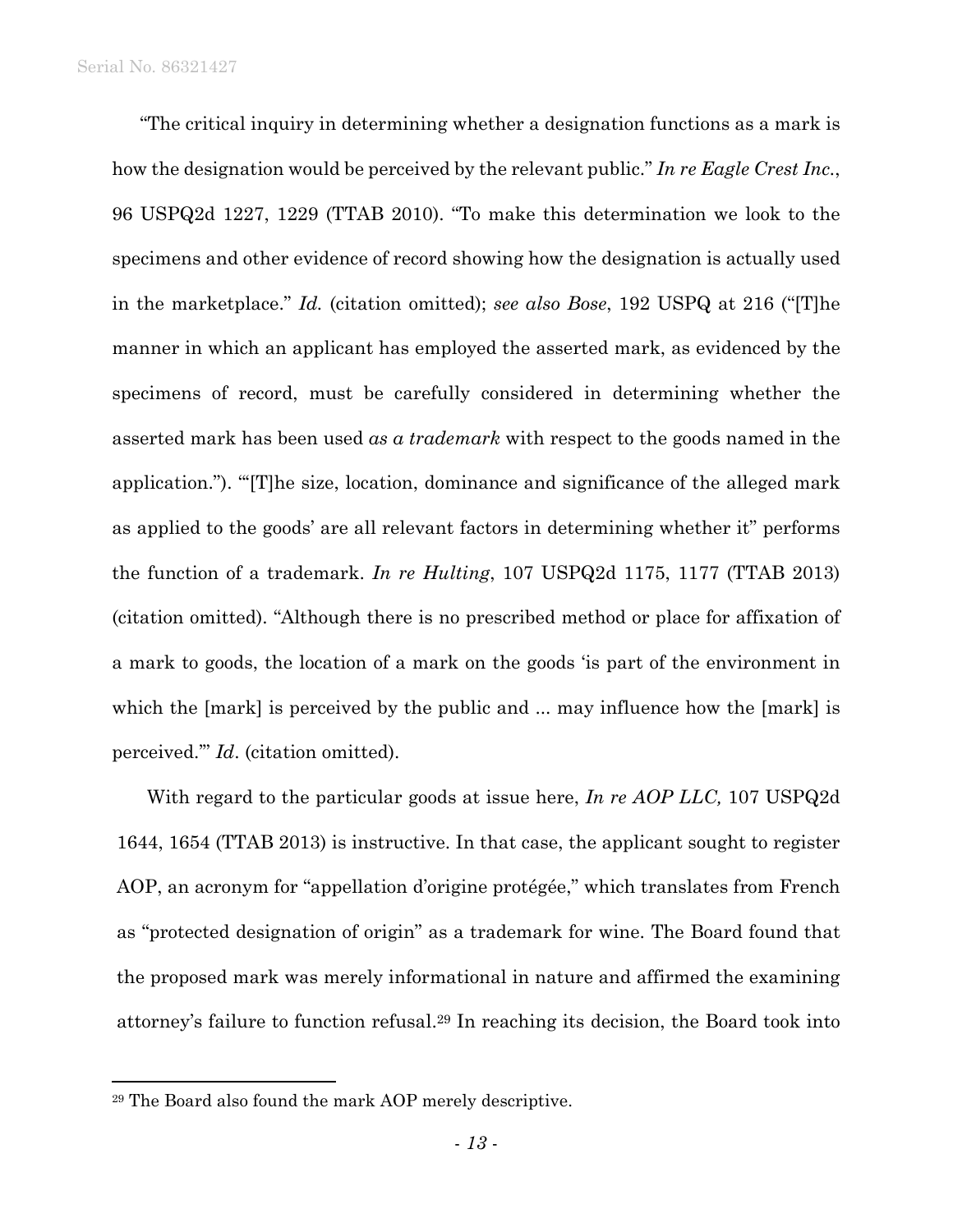consideration the placement of the term AOP on Applicant's wine label as well as

Applicant's own use of the term:

In the first submitted specimen, the term "AOP" appears at the bottom of the label, directly below the phrase "Product of the USA" and above the phrase "14.7% ALC/VOL." Set in the midst of other clearly informational matter, and far from the mark naming the wine itself, this use of the term "AOP" does indeed convey nothing more than information itself and would not likely be perceived as a mark. In the substitute specimen, the term "AOP" appears again far from the name of the wine. Again it appears amongst and between other informational matter, "CELLIER AOP No. 3" which translates as "Cellar AOP No. 3." (*www.babylon.com*). The other items set forth on this side of the wine label, clearly separate from the mark "Julia," are also informational, with French/English translations "International wine negotiant" and "New World Wine/Product of USA." Indeed, as noted above, applicant itself refers to its use of "an AOP" as reflecting a "quality and identification for the wine industry." *www.aopwine.com.* Attached to June 19, 2012 Office Action, p. 10. Applicant's website further states, regarding the AOP term: "The product label should include an 'Electronic stamp: AOP APPELLATION D'ORIGINE PROTEGEE issued by AOP LLC, which guarantees the origin and authenticity of the wine." Applicant also stated in its September 15, 2011 Response to an earlier Office Action that goods labeled under its "AOP" designation "have been deemed by Applicant to meet its high standards for quality, craftsmanship, and satisfaction of all applicable rules and regulations pertaining to the origin and authenticity of the wine." These excerpts present the term in an informational manner to inform consumers about a certification process rather than as a source identifier. In short, it is likely to be perceived as informational.

*Id*. at 1654-55.

Consistent with the guidance set forth above, we shall examine whether Applicant's proposed mark ROSSO GRANATO is "used in a source-identifying manner, or rather in a manner that simply conveys information to the consumer." *Id*.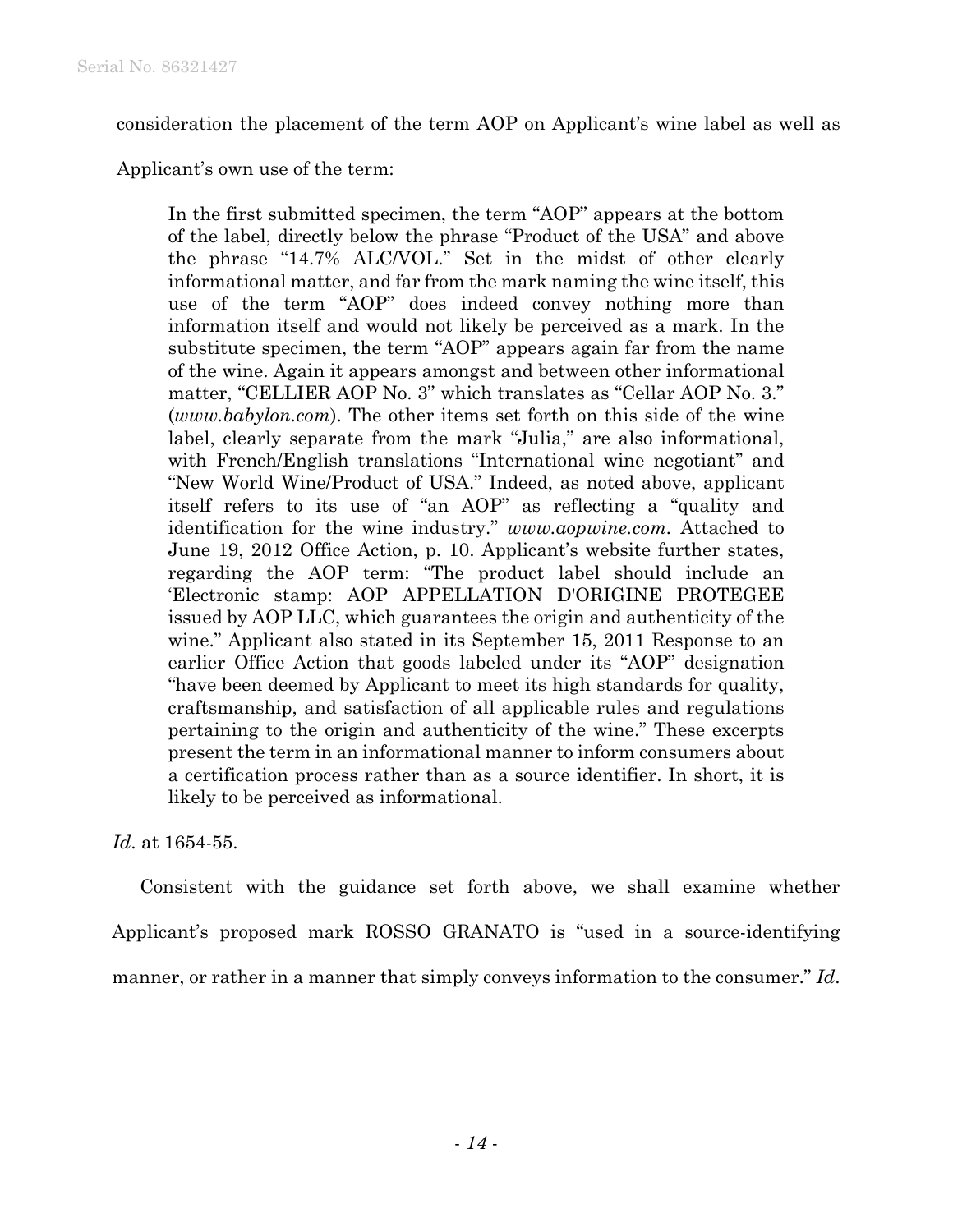$\overline{a}$ 

1654. Applicant's current specimen of record, consisting of a web excerpt displaying

a labeled bottle, is reproduced below:30



The term ROSSO GRANATO is grouped together on the left side of the label with other informational matter, below the year "2012" and above "Red Wine" and "Columbia Valley." Opposite on the other side appears Applicant's mark MARYHILL in relatively larger stylized lettering. While "a product label or in the case of a service mark, an advertisement or similar material can bear more than one mark without

<sup>30</sup> This is the substitute specimen submitted on November 13, 2017. The original specimen Applicant submitted was rejected on the basis that it appeared to be a "provisional sample," i.e. "a digitally altered image or a mock-up of the intended depiction of the mark on the goods or their packaging for future use in commerce." May 12, 2017 Office Action.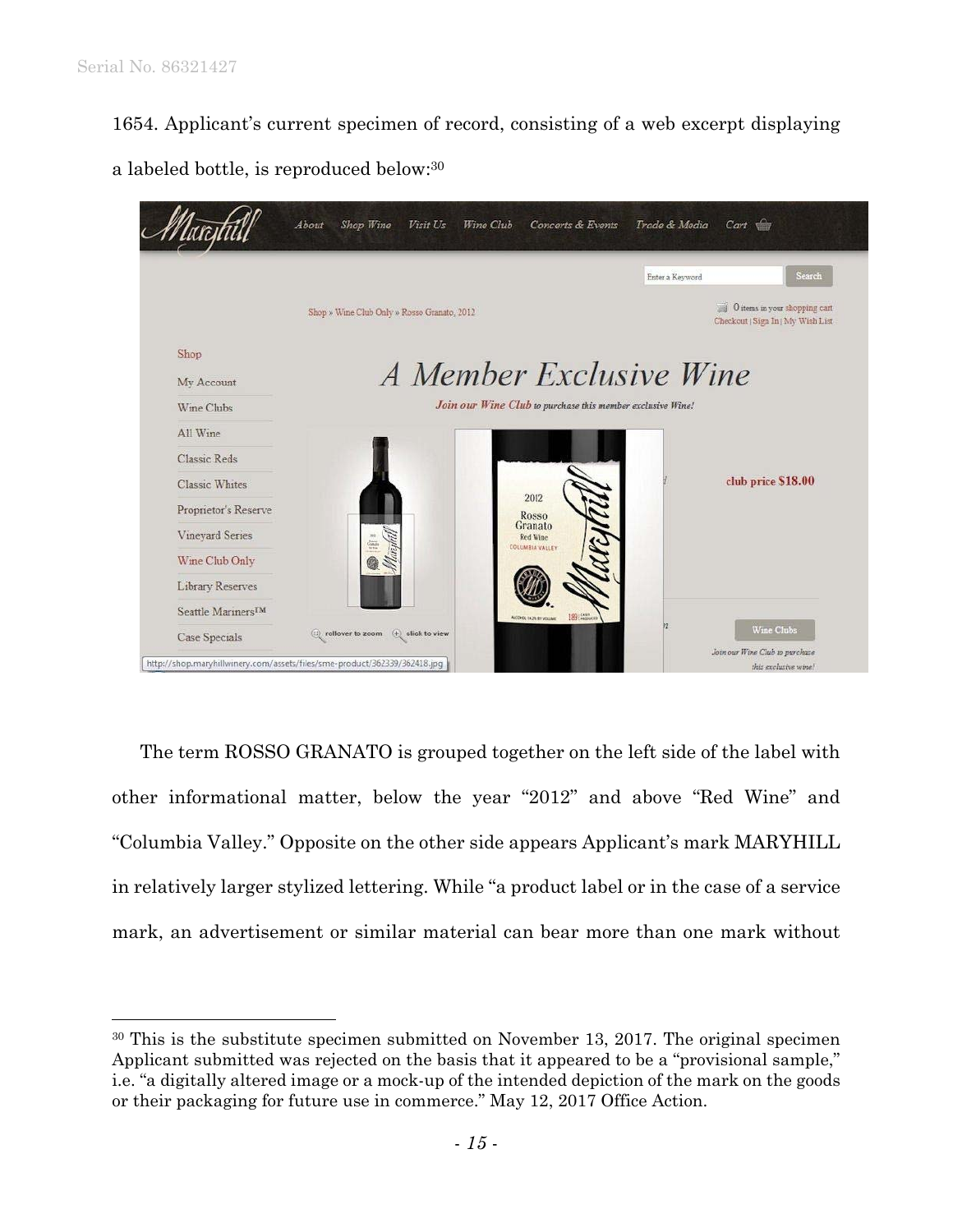diminishing the identifying function of each," the "salient question is whether the designation in question, as used, will be recognized in itself as an indication of origin for the particular product or service." *In re Morganroth*, 208 USPQ 284, 287 (TTAB 1980). The predominance of the mark MARYHILL on Applicant's wine label makes it unlikely that the "Rosso Granato" "will be recognized in itself as an indication of origin for the particular product . . . ." *Id.* Indeed, this pattern of displaying informational matter to the left is consistent with Applicant's labeling and marketing of other wines such as the bottle of merlot reproduced below: 31



Thus, similar to the mark at issue in *In re AOP*, Applicant's proposed mark appears "[s]et in the midst of other clearly informational matter", and is

 $\overline{a}$ 

<sup>31</sup> July 9, 2016 Office Action at 4.